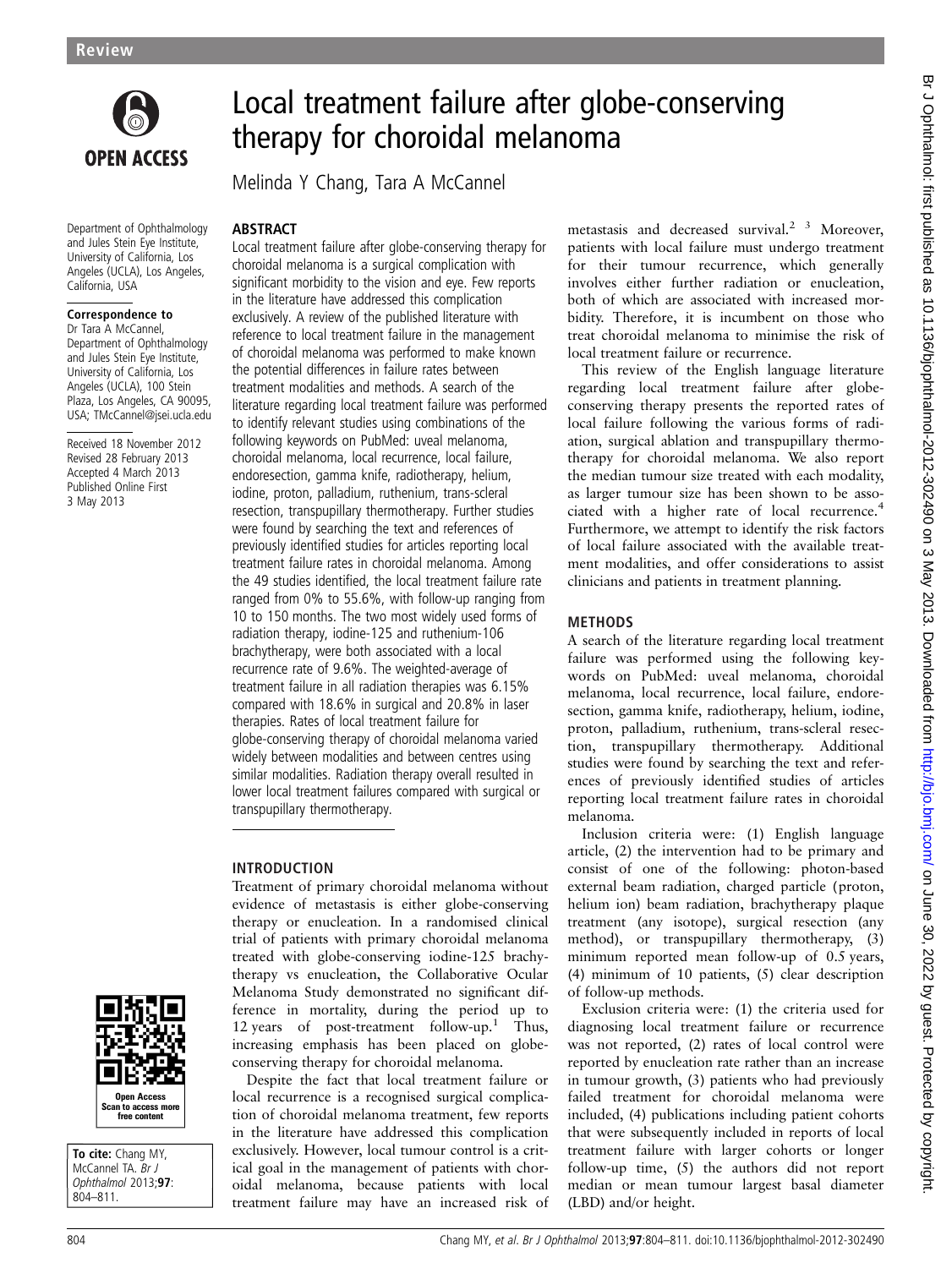We extracted the following information from each article that met inclusion criteria: number of patients included, local treatment failure rate, median or mean tumour LBD and height, and length of follow-up (mean, median, or Kaplan–Meier estimate). If the patient population was restricted (eg, only patients with juxtapapillary tumours were included), this was noted.

When more than one local treatment failure rate was reported in a given study, based on different lengths of follow-up, we presented the rate of local failure for the follow-up time closest to 60 months, to facilitate comparison among studies. The 60-month follow-up time was chosen because it was the length most often used for Kaplan–Meier estimates, and also because it was the length of time reported by the Collaborative Ocular Melanoma Study.<sup>4</sup>

To facilitate comparison of different treatment modalities, studies were grouped by treatment modality. Groups included studies that used radiation, surgery and laser. Studies reporting on radiation treatment were then further subgrouped based on whether brachytherapy, photon-based external beam therapy, or charged particle therapy was used. For each group and subgroup, a weighted average of failure rate was calculated based on the number of patients included in the respective studies.

### RESULTS

Articles numbering 136 were identified with the search criteria. After applying inclusion and exclusion criteria, 49 articles remained for analysis. Rates of local treatment failure ranged from 0% to 55.6%, and length of follow-up ranged from 10 months to 150 months. Study sizes ranged from 11 to 2435 patients, and the total number of patients included in the 49 articles was 12 524. The characteristics of the studies, including first author, treatment centre, local treatment failure or recurrence rate, tumour LBD, tumour height, follow-up time, and number of patients are summarised in table 1. Studies were grouped by treatment modality, and the average local treatment failure or recurrence rate for each treatment modality, weighted by number of patients, was reported.

In table 2, radiation, surgical and laser modalities are compared using the weighted mean rate of local treatment failure or recurrence in the reports for each respective modality. Among the treatment modalities using radiation, the mean local failure rate ranged from 4.0% to 9.6%. Among surgical modalities, the weighted mean local treatment failure or recurrence rate ranged from 4.6% to 21.3%. Transpupillary thermotherapy was the only laser modality used, and the weighted mean local treatment failure rate for this modality was 20.80%. The weighted average of local treatment failure or recurrence rates for radiation and surgical modalities were 6.15% and 18.6%, respectively. The tumours treated by surgical modalities were largest, with a weighted mean tumour LBD and height of 12.96 mm and 7.98 mm, respectively. Tumours treated by radiation were smaller, with a weighted mean tumour LBD and height of 12.90 mm and 5.21 mm, respectively. The smallest tumours were treated by transpupillary thermotherapy, with a weighted mean tumour LBD of 7.0 mm and height of 2.50 mm.

In table 3, the weighted mean local treatment failure rates of various radiation modalities are compared. Among brachytherapy modalities, the weighted mean rate of local treatment failure ranged from 4.0% to 9.6%. Among modalities using photon-based external beam radiation therapy, the weighted mean local failure rate ranged from 6.2% to 9.5%. Charged particle radiation treatment modalities had a mean local failure rate ranging from 4.2% to 4.6%. The weighted average of local treatment failure rates for brachytherapy, photon-based external

beam radiation therapy, and charged particle radiation therapy were 9.5%, 7.9% and 4.2%, respectively. The two most commonly used forms of brachytherapy, iodine-125 and ruthenium-106, were both associated with a weighted mean local failure rate of 9.6%. The size of tumours treated among the various radiation modalities were comparable. The weighted mean tumour LBDs for brachytherapy, photon-based external beam radiation therapy, and charged particle radiation therapy modalities were 11.00 mm, 11.40 mm and 13.93 mm, respectively. The weighted mean tumour heights among these modalities were 4.48 mm, 6.15 mm and 5.54 mm, respectively. **DISCUSSION** The most striking finding of our review was that there was a wide range of local treatment failures across centres. Overall,

radiation therapy was superior to surgical and laser therapies for achieving local tumour control, with weighted mean local treatment failure rates averaging 6.15% for radiation modalities, 18.6% for surgical modalities, and 20.8% for laser modalities. Weighted mean tumour size was largest among surgical modalities, followed by radiation modalities. The smallest tumours were treated by laser with transpupillary thermotherapy. The rate of local failure was lowest in eyes undergoing iodine-125 brachytherapy with intraoperative ultrasound localisation. The rate of local failure was the highest in eyes undergoing transscleral resection.

We recognise that the studies are heterogeneous because of differences in follow-up time, patient population, surgical technique and threshold for defining local treatment failure or local recurrence. Nonetheless, we consider the weighted mean local failure rates determined to be an approximation of the true rate for each treatment modality.

### Radiation modalities

Radiation treatment modalities had the lowest rate of treatment failures identified. Among radiation modalities, brachytherapy and photon-based external beam radiation therapy had similar rates of local treatment failure at 9.5% and 7.9%, respectively. Charged particle radiation therapy, however, had a lower weighted average rate of local failure at 4.2%. Local control in radiation-treated choroidal melanomas is related to radiation dose, dose rate, tumour location and length of follow-up. Additionally, early failures are likely due to a 'geographic miss' of the tumour—that is, the entire tumour may not have been in the radiation-targeted zone.<sup>5</sup> Differences in any of these variables may account for the variability in local control rates observed among different types of radiation therapy and also among different centres using the same radiation modality (eg, iodine-125 brachytherapy).

#### Brachytherapy

Brachytherapy failure rates were comparable among the various isotopes used. However, local failure rates seemed to be affected by whether or not ultrasound confirmation of brachytherapy plaque placement was performed. Among the various isotopes used for brachytherapy, iodine-125 and ruthenium-106 were the most common.

Iodine-125 is a powerful, short-range gamma emitting radiation source with excellent tissue penetration.<sup>6</sup> Iodine-125 brachytherapy has local treatment failure rates ranging from 0% to 18%, with a weighted average of 9.6%. Notably, the widely quoted multicenter Collaborative Ocular Melanoma Study reported a 5-year local treatment failure rate of  $10.3\%$ , while several smaller studies reported lower failure rates. Among the reports, two studies with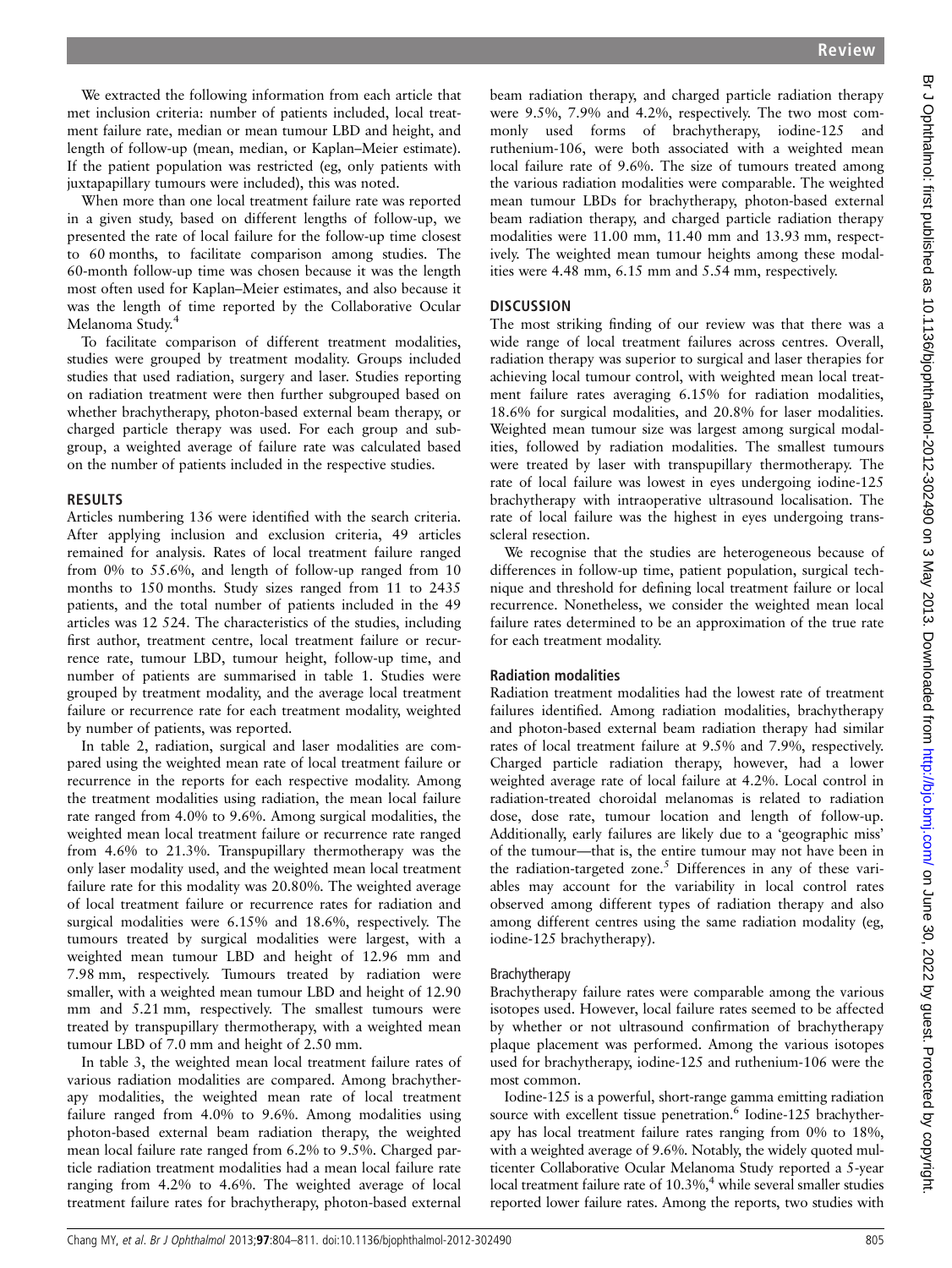Table 1 Local treatment failure rates, tumour dimensions, months of follow-up, and number of patients reported in the studies that met inclusion criteria, by treatment modality

| First author                                 | <b>Treatment</b><br>modality | <b>Treatment centre</b>                                          | Local<br>failure<br>rate $(\%)$ | <b>Tumour</b><br>$LBD$ (mm) (mm) | <b>Tumour</b><br>height | <b>Months of follow</b><br>up | No.<br>pts. | <b>Notes</b>                                                                                                             |
|----------------------------------------------|------------------------------|------------------------------------------------------------------|---------------------------------|----------------------------------|-------------------------|-------------------------------|-------------|--------------------------------------------------------------------------------------------------------------------------|
| Radiation                                    |                              |                                                                  |                                 |                                  |                         |                               |             |                                                                                                                          |
| <b>Brachytherapy</b>                         |                              |                                                                  |                                 |                                  |                         |                               |             |                                                                                                                          |
| Jampol (COMS<br>$group)^4$                   | Iodine-125                   | Multicentre                                                      | 10.3                            | 11.5                             | 4.2                     | 60                            | 650         |                                                                                                                          |
| Correa <sup>27</sup>                         | Iodine-125                   | Catalan Institute of<br>Oncology, Barcelona                      | 11.8                            | 12.2                             | 5.9                     | 60                            | 120         |                                                                                                                          |
| Tabandeh <sup>8</sup>                        | Iodine-125                   | <b>Bascom Palmer</b>                                             | 1.7                             | 9.6                              | 4.2                     | 37                            | 117         | Used intraoperative ultrasound                                                                                           |
| $Sia^{28}$                                   | Iodine-125                   | Royal Perth Hospital,<br>Australia                               | 14.2                            | 9.5                              | 5.5                     | 39.5                          | 49          |                                                                                                                          |
| Quivey <sup>29</sup>                         | Iodine-125                   | <b>UC San Francisco</b>                                          | 18                              | 10.9                             | 5.5                     | 60                            | 239         |                                                                                                                          |
| Jensen <sup>30</sup>                         | Iodine-125                   | Mayo Clinic                                                      | 8                               | 11.2                             | 4                       | 74                            | 156         |                                                                                                                          |
| Karlovits <sup>31</sup>                      | Iodine-125                   | Allegheny GH, Pittsburgh                                         | $\mathbf{0}$                    | 13.5                             | 7.8                     | 60                            | 35          |                                                                                                                          |
| Sobrin <sup>32</sup>                         | Iodine-125                   | <b>Bascom Palmer</b>                                             | 2.2                             | 9.2                              | 2.9                     | 62.4                          | 45          |                                                                                                                          |
| Leonard $33$                                 |                              |                                                                  |                                 |                                  |                         |                               |             |                                                                                                                          |
|                                              | Iodine-125                   | <b>Tufts University</b>                                          | 27                              | 12.3                             | 6.3                     | 100                           | 37          |                                                                                                                          |
| Wilson <sup>14</sup>                         | Iodine-125                   | St Bartholemew's<br>Hospital, Moorfields Eye<br>Hospital, London | 4.2                             | 10.2                             | 5.9                     | 47.3                          | 190         |                                                                                                                          |
| Puusaari <sup>16</sup>                       | Iodine-125                   | Helsinki University                                              | $\overline{7}$                  | 16.1                             | 10.7                    | 60                            | 54          |                                                                                                                          |
| Sagoo $34$                                   | Iodine-125                   | Wills Eye                                                        | 14                              | 10                               | 3.5                     | 60                            | 242         | Juxtapapillary choroidal<br>melanomas, 95% treated with<br>iodine-125, other 5% treated<br>with ruthenium-106, cobalt-60 |
| McCannel <sup>'</sup>                        | Iodine-125                   | <b>UCLA</b>                                                      | 0                               | 10.8                             | 4.8                     | 32.4                          |             | 170 Used intraoperative ultrasound                                                                                       |
| Weighted average<br>$(n=13)$                 | Iodine-125                   |                                                                  | 9.6%                            | 11.1                             | 4.8                     | Total no. pts=2014            |             |                                                                                                                          |
| Rouberol <sup>35</sup>                       | Ruthenium-106                | Hospital de la Croix<br>Rousse, Lyon, France                     | 21.7                            | 9                                | 5                       | 60                            | 213         |                                                                                                                          |
| Novak-Andrejcic <sup>36</sup>                | Ruthenium-106                | University Eye Clinic,<br>Ljubljana, Slovenia                    | 15.4                            | 10.63                            | 4.79                    | 90.8                          | 65          |                                                                                                                          |
| Verschueren <sup>12</sup>                    | Ruthenium-106                | Leiden University                                                | 4                               | 10.9                             | 4.2                     | 60                            | 425         | 86.1% of patients also<br>received adjuvant TTT                                                                          |
| Damato <sup>11</sup>                         | Ruthenium-106                | Royal Liverpool University<br>Hospital                           | 2.1                             | 10.6                             | 3.2                     | 60                            |             | 458 9.0% of patients received<br>adjuvant TTT                                                                            |
| Wilson <sup>14</sup>                         | Ruthenium-106                | St Bartholemew's<br>Hospital, Moorfields Eye<br>Hospital, London | 10.7                            | 9.7                              | 4.2                     | 45.3                          | 140         |                                                                                                                          |
| Papageorgiou <sup>37</sup>                   | Ruthenium-106                | St Bartholemew's<br>Hospital, London                             | 14                              | 9.5                              | 3.7                     | 60                            | 189         |                                                                                                                          |
| Frenkel <sup>38</sup>                        | Ruthenium-106                | Hadassah-Hebrew<br>University                                    | 14                              | 13.1                             | 4.7                     | 66.6                          | 413         |                                                                                                                          |
| Weighted average<br>$(n=7)$                  | Ruthenium-106                |                                                                  | 9.6%                            | $10.9$                           | 4.1                     | Total no. pts=1653            |             |                                                                                                                          |
| Finger <sup>39</sup>                         | Palladium-103                | New York Eye Cancer<br>Centre                                    | 4.0                             | 10.3                             | 3.9                     | 55                            | 100         |                                                                                                                          |
| Weighted average<br>$(n=1)$                  | Palladium-103                |                                                                  | 4.0%                            | 10.3                             | 3.9                     | Total no. pts=100             |             |                                                                                                                          |
| Leonard <sup>33</sup>                        | Cesium-131                   | <b>Tufts University</b>                                          | 9                               | 12.6                             | 5.4                     | 20                            | 11          |                                                                                                                          |
| Weighted average<br>$(n=1)$                  | Cesium-131                   |                                                                  | 9%                              | 12.6                             | 5.4                     | Total no. pts=11              |             |                                                                                                                          |
| Photon-based external beam radiation therapy |                              |                                                                  |                                 |                                  |                         |                               |             |                                                                                                                          |
| Modorati <sup>40</sup>                       | Gamma knife<br>radiosurgery  | San Raffaele Scientific<br>Institute, Milan                      | 9                               | N/A                              | 6.1                     | 31.3                          | 75          |                                                                                                                          |
| Zehetmayer <sup>41</sup>                     | Gamma knife<br>radiosurgery  | University of Vienna                                             | $\overline{2}$                  | 14.2                             | 7.8                     | 28.3                          | 62          |                                                                                                                          |
| Sarici <sup>42</sup>                         | Gamma knife<br>radiosurgery  | <b>Istanbul University</b><br>Cerrahpasa Medical<br>School       | 10                              | 10.3                             | 8.7                     | 40                            | 50          |                                                                                                                          |
| Simonova <sup>43</sup>                       | Gamma knife<br>radiosurgery  | Na Homolce Hospital,<br>Prague                                   | 16                              | N/A                              | 8.5                     | 32                            | 75          |                                                                                                                          |
| Weighted average<br>$(n=4)$                  | Gamma knife<br>radiosurgery  |                                                                  | 9.5%                            | N/A                              | 7.7                     | Total no. pts=262             |             |                                                                                                                          |

**Continued**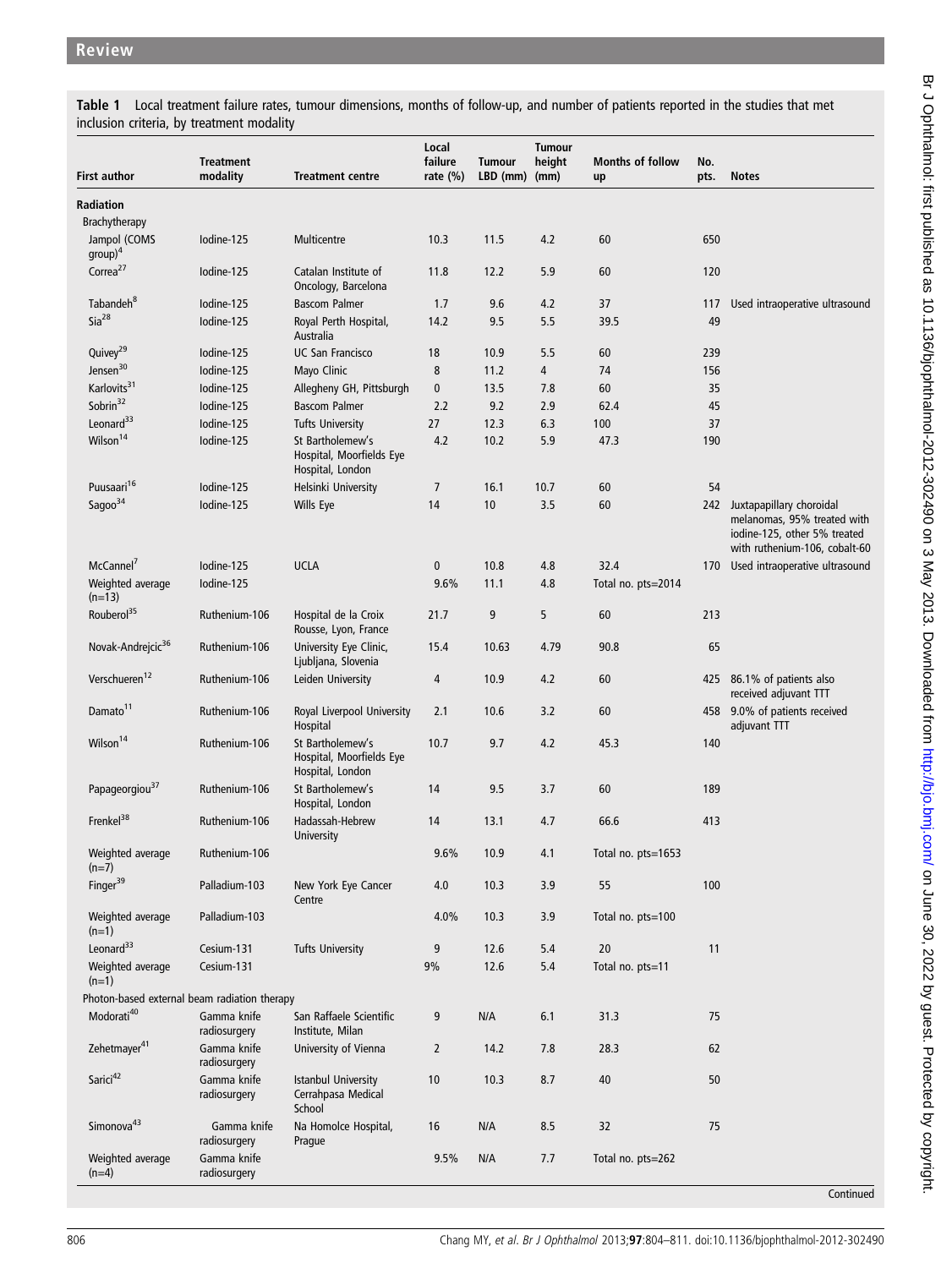# Table 1 Continued

| <b>First author</b>                | <b>Treatment</b><br>modality                   | <b>Treatment centre</b>                                                               | Local<br>failure<br>rate $(\%)$ | <b>Tumour</b><br>$LBD$ (mm) | <b>Tumour</b><br>height<br>(mm) | <b>Months of follow</b><br>up | No.<br>pts. | <b>Notes</b> |
|------------------------------------|------------------------------------------------|---------------------------------------------------------------------------------------|---------------------------------|-----------------------------|---------------------------------|-------------------------------|-------------|--------------|
| Dunavoelgyi <sup>44</sup>          | Fractionated<br>radiotherapy<br>(stereotactic) | Medical University of<br>Vienna                                                       | 4.1                             | 11.2                        | 4.8                             | 60                            | 212         |              |
| Al-Wassia <sup>45</sup>            | Fractionated<br>radiotherapy<br>(stereotactic) | McGill University Health<br>Centre                                                    | 15                              | 12                          | 4                               | 60                            | 50          |              |
| Weighted average<br>$(n=2)$        | Fractionated<br>radiotherapy                   |                                                                                       | 6.2%                            | 11.4                        | 4.6                             | Total no. pts=262             |             |              |
| Charged particle radiation therapy |                                                |                                                                                       |                                 |                             |                                 |                               |             |              |
| Gragoudas <sup>46</sup>            | Proton beam                                    | Massachusetts Eye and<br>Ear Infirmary                                                | 3.2                             | 13                          | 5.3                             | 60                            | 1922        |              |
| Dendale <sup>47</sup>              | Proton beam                                    | Curie Institute                                                                       | 4                               | 13                          | 4.8                             | 60                            | 1406        |              |
| Mosci48                            | Proton beam                                    | Universita di Genova,<br>Centre A. Lacassagne<br>Cyclotron Biomedical-<br><b>Nice</b> | 8.4                             | 14.2                        | 6.2                             | 46.8                          | 368         |              |
| Damato <sup>49</sup>               | Proton beam                                    | Royal Liverpool University,<br>Clatterbridge Centre for<br>Oncology                   | 3.5                             | 10.1                        | 3                               | 60                            | 349         |              |
| Egger <sup>50</sup>                | Proton beam                                    | Paul Scherrer Institute,<br>Switzerland                                               | 4.2                             | 16.14                       | 6.15                            | 60                            | 2435        |              |
| Wilson <sup>14</sup>               | Proton beam                                    | St Bartholemew's<br>Hospital, Moorfields Eye<br>Hospital, London                      | 5.2                             | 11.7                        | 6.6                             | 43                            | 267         |              |
| Fuss <sup>51</sup>                 | Proton beam                                    | Loma Linda University                                                                 | 9.5                             | 10                          | 6                               | 60                            | 78          |              |
| Weighted average<br>$(n=7)$        | Proton beam                                    |                                                                                       | 4.2%                            | 14.0                        | 5.5                             | Total no. pts=6825            |             |              |
| Char <sup>52</sup>                 | Helium ion                                     | <b>UC San Francisco</b>                                                               | 4.6                             | 11.9                        | 6.7                             | 150                           | 218         |              |
| Weighted average<br>$(n=1)$        | Helium ion                                     |                                                                                       | 4.6%                            | 11.9                        | 6.7                             | Total no. pts=218             |             |              |
| Surgery                            |                                                |                                                                                       |                                 |                             |                                 |                               |             |              |
| Garcia-Arumi <sup>53</sup>         | Endoresection                                  | Hospital Vall d'Hebron,<br><b>Barcelona</b>                                           | 5.8                             | 9.9                         | 10.1                            | 70.6                          | 34          |              |
| Kertes <sup>54</sup>               | Endoresection                                  | Louisiana State University                                                            | 3.1                             | 8                           | 5.3                             | 40.1                          | 32          |              |
| Karkhaneh <sup>55</sup>            | Endoresection                                  | Farabi Eye Hospital,<br>Tehran                                                        | 5                               | 11.67                       | 8.51                            | 89.6                          | 20          |              |
| Weighted average<br>$(n=3)$        | Endoresection                                  |                                                                                       | 4.6%                            | 9.6                         | 7.9                             | Total no. pts=86              |             |              |
| Bechrakis <sup>56</sup>            | Trans-scleral<br>resection                     | <b>Innsbruck Medical</b><br>University, Austria                                       | 24                              | 14.5                        | 9.4                             | 60                            | 141         |              |
| Damato <sup>57</sup>               | Trans-scleral<br>resection                     | Royal Liverpool University                                                            | 20                              | $13.2$                      | $7.4\,$                         | $36\,$                        | 310         |              |
| Weighted average<br>$(n=2)$        | Trans-scleral<br>resection                     |                                                                                       | 21.3%                           | 13.6                        | 8.0                             | Total no. pts=451             |             |              |
| Laser                              |                                                |                                                                                       |                                 |                             |                                 |                               |             |              |
| Aaberg <sup>58</sup>               | Transpupillary<br>thermotherapy                | Emory University,<br>Michigan State University                                        | 23                              | 8.5                         | 2.3                             | 60                            | 135         |              |
| Shields <sup>19</sup>              | Transpupillary<br>thermotherapy                | Wills Eye                                                                             | 22                              | 6.5                         | 2.7                             | 36                            | 256         |              |
| Stoffelns <sup>59</sup>            | Transpupillary<br>thermotherapy                | Johannes Gutenberg<br>University, Germany                                             | 0                               | 8.2                         | 3                               | 10                            | 20          |              |
| Godfrey <sup>60</sup>              | Transpupillary<br>thermotherapy                | <b>Emory University</b>                                                               | 6.7                             | 6.78                        | 1.79                            | 16                            | 14          |              |
| Harbour <sup>61</sup>              | Transpupillary<br>thermotherapy                | Washington University in<br>St Louis                                                  | 24                              | 7.3                         | 2.6                             | 21                            | 32          |              |
| Parrozzani <sup>62</sup>           | Transpupillary<br>thermotherapy                | University of Padova, Italy                                                           | 11.6                            | 6                           | $\overline{2}$                  | 48.7                          | 77          |              |
| Spire <sup>63</sup>                | Transpupillary<br>thermotherapy                | Hospital de la Croix<br>Rousse, Lyon, France                                          | 55.6                            | 7.24                        | 3.5                             | 24.7                          | 18          |              |
| Weighted average<br>$(n=7)$        | Transpupillary<br>thermotherapy                |                                                                                       | 20.8%                           | 7.0                         | $2.5\,$                         | Total no. pts=552             |             |              |

COMS, Collaborative Ocular Melanoma Study; LBD, largest basal diameter; N/A, not available; no., number; pts, patients; TTT, transpupillary thermotherapy; UC, University of California;<br>UCLA, University of California, Los A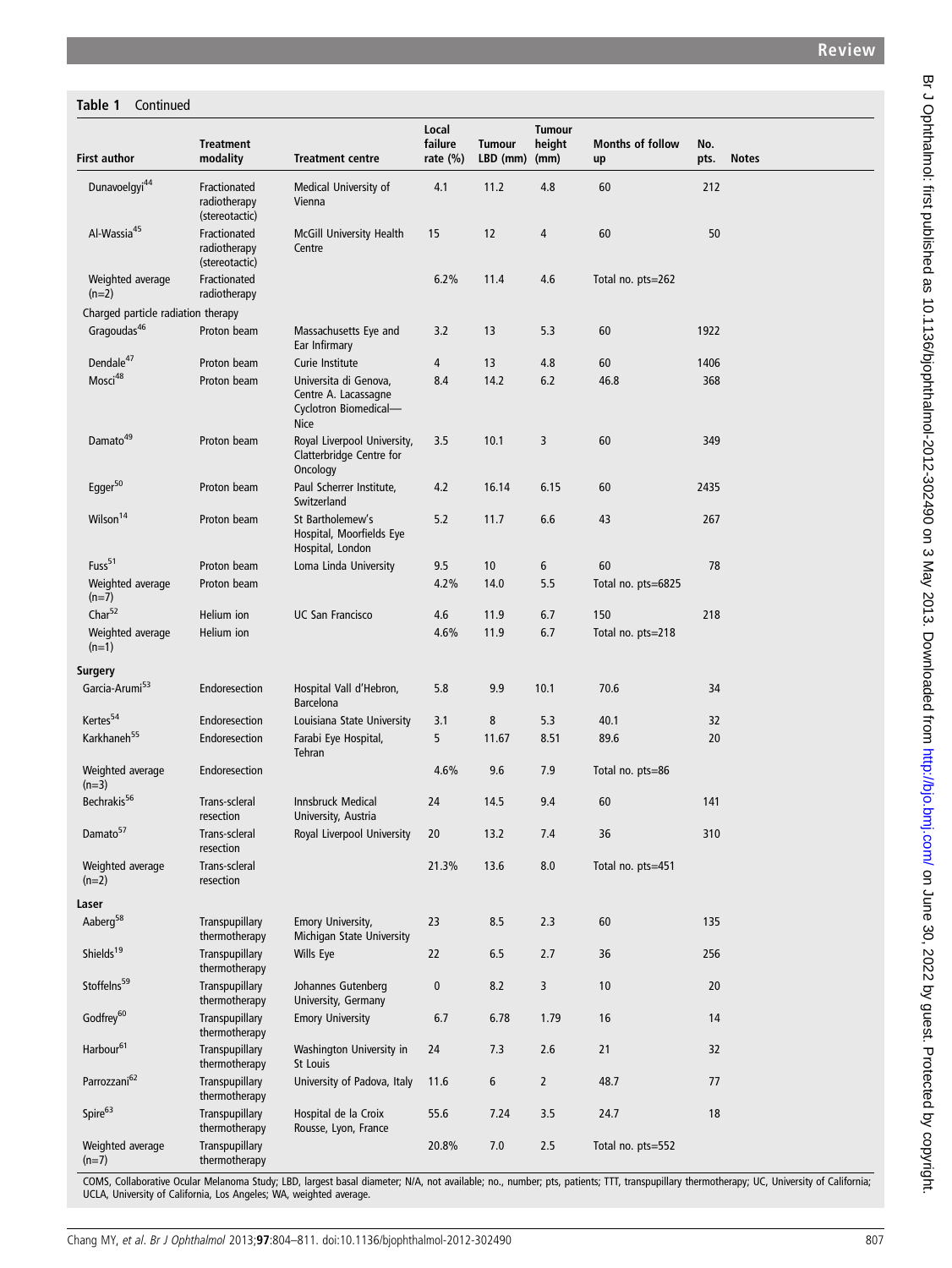| <b>Modality</b>               | No. of studies<br>included | Weighted mean rate of local<br>failure (%) | Weighted mean tumour<br>$LBD$ (mm) | Weighted mean tumour<br>height (mm) | No. of pts.<br>included |
|-------------------------------|----------------------------|--------------------------------------------|------------------------------------|-------------------------------------|-------------------------|
| Radiation (n=11435)           |                            |                                            |                                    |                                     |                         |
| Iodine-125 brachytherapy      | 13                         | 9.60                                       | 11.10                              | 4.80                                | 2104                    |
| Ruthenium-106 brachytherapy   | $\overline{7}$             | 9.60                                       | 10.90                              | 4.10                                | 1653                    |
| Palladium-103 brachytherapy   |                            | 4.00                                       | 10.30                              | 3.90                                | 100                     |
| Cesium-131 brachytherapy      |                            | 9.00                                       | 12.60                              | 5.40                                | 11                      |
| Gamma knife radiosurgery      | 4                          | 9.50                                       | N/A                                | 7.70                                | 262                     |
| Fractionated radiotherapy     | 2                          | 6.20                                       | 11.40                              | 4.60                                | 262                     |
| Proton beam radiation therapy | 7                          | 4.20                                       | 14.00                              | 5.50                                | 6825                    |
| Helium ion radiation therapy  | 1                          | 4.60                                       | 11.90                              | 6.70                                | 218                     |
| Weighted average              |                            | 6.15                                       | 12.90                              | 5.21                                |                         |
| Surgical $(n=537)$            |                            |                                            |                                    |                                     |                         |
| Endoresection                 | 3                          | 4.60                                       | 9.60                               | 7.90                                | 86                      |
| Trans-scleral resection       | $\overline{2}$             | 21.3                                       | 13.60                              | 8.00                                | 451                     |
| Weighted average              |                            | 18.6                                       | 12.96                              | 7.98                                |                         |
| Laser $(n=552)$               |                            |                                            |                                    |                                     |                         |
| Transpupillary thermotherapy  | 7                          | 20.80                                      | 7.00                               | 2.50                                | 552                     |
| Weighted average              |                            | 20.80                                      | 7.00                               | 2.50                                |                         |

LBD, largest basal diameter; No., number; Pts., patients.

among the lowest treatment failure rates of 0% and 1.7% used routine intraoperative ultrasound for plaque localisation during brachytherapy. $\frac{7}{8}$  These data suggest that intraoperative ultrasound plaque localisation during brachytherapy may reduce the risk of local treatment failure. One can speculate that the optimised plaque placement reduces geographic misses, thereby improving local treatment success rates.

The weighted mean tumour LBD and height among studies using iodine-125 brachytherapy were 11.1 mm and 4.8 mm, respectively. In the Collaborative Ocular Melanoma Study, tumours eligible for iodine-125 brachytherapy were less than 16.0 mm in LBD and 10.0 mm in height. $9$  The maximum tumour height was 8.0 mm when the tumour was near the disc. Many studies use these parameters to determine eligibility for globe-sparing therapy. At the Jules Stein Eye Institute, we use the following maximal dimensions for iodine-125

brachytherapy: apical height of 10 mm, and LBD of 16–17 mm, with absolute necessity for ultrasound confirmation of borders.

Ruthenium-106 emits β-particles that only travel a limited distance  $(4-5 \text{ mm})^{10}$ ; therefore, ruthenium-106 is most appropriate for brachytherapy of tumours less than 5.4 mm in height.<sup>5 11</sup> The weighted mean local failure rate among studies using ruthenium-106 brachytherapy was 9.6%, identical to the rate calculated for iodine-125. Local recurrence may be reduced when adjuvant transpupillary thermotherapy is used in combination with ruthenium-106 brachytherapy. The two studies that used ruthenium-106 plaques and reported the lowest local failure rates both used adjuvant transpupillary thermotherapy.<sup>11 12</sup>

### Photon-based external beam radiation therapy

The rate of local treatment failure with photon-based external beam radiation therapy (gamma knife radiosurgery or

| Table 3 | Comparison of radiation modalities |  |  |
|---------|------------------------------------|--|--|
|---------|------------------------------------|--|--|

| <b>Modality</b>                                      | No. of studies<br>included | Weighted mean rate of local<br>failure (%) | Weighted mean tumour<br>LBD (mm) | Weighted mean tumour<br>height (mm) | No. of pts.<br>included |
|------------------------------------------------------|----------------------------|--------------------------------------------|----------------------------------|-------------------------------------|-------------------------|
| Brachytherapy (n=3868)                               |                            |                                            |                                  |                                     |                         |
| Iodine-125 brachytherapy                             | 13                         | 9.60                                       | 11.10                            | 4.80                                | 2104                    |
| Ruthenium-106 brachytherapy                          | 7                          | 9.60                                       | 10.90                            | 4.10                                | 1653                    |
| Palladium-103 brachytherapy                          |                            | 4.00                                       | 10.30                            | 3.90                                | 100                     |
| Cesium-131 brachytherapy                             |                            | 9                                          | 12.60                            | 5.40                                | 11                      |
| Weighted average                                     |                            | 9.45                                       | 11.00                            | 4.48                                |                         |
| Photon-based external beam radiation therapy (n=524) |                            |                                            |                                  |                                     |                         |
| Gamma knife radiosurgery                             | 4                          | 9.50                                       | N/A                              | 7.70                                | 262                     |
| Fractionated radiotherapy                            | 2                          | 6.20                                       | 11.40                            | 4.60                                | 262                     |
| Weighted average                                     |                            | 7.85                                       | 11.40                            | 6.15                                |                         |
| Charged particle radiation therapy $(n=7043)$        |                            |                                            |                                  |                                     |                         |
| Proton beam radiation therapy                        | 7                          | 4.20                                       | 14.00                            | 5.50                                | 6825                    |
| Helium ion radiation therapy                         |                            | 4.60                                       | 11.90                            | 6.70                                | 218                     |
| Weighted average                                     |                            | 4.21                                       | 13.93                            | 5.54                                |                         |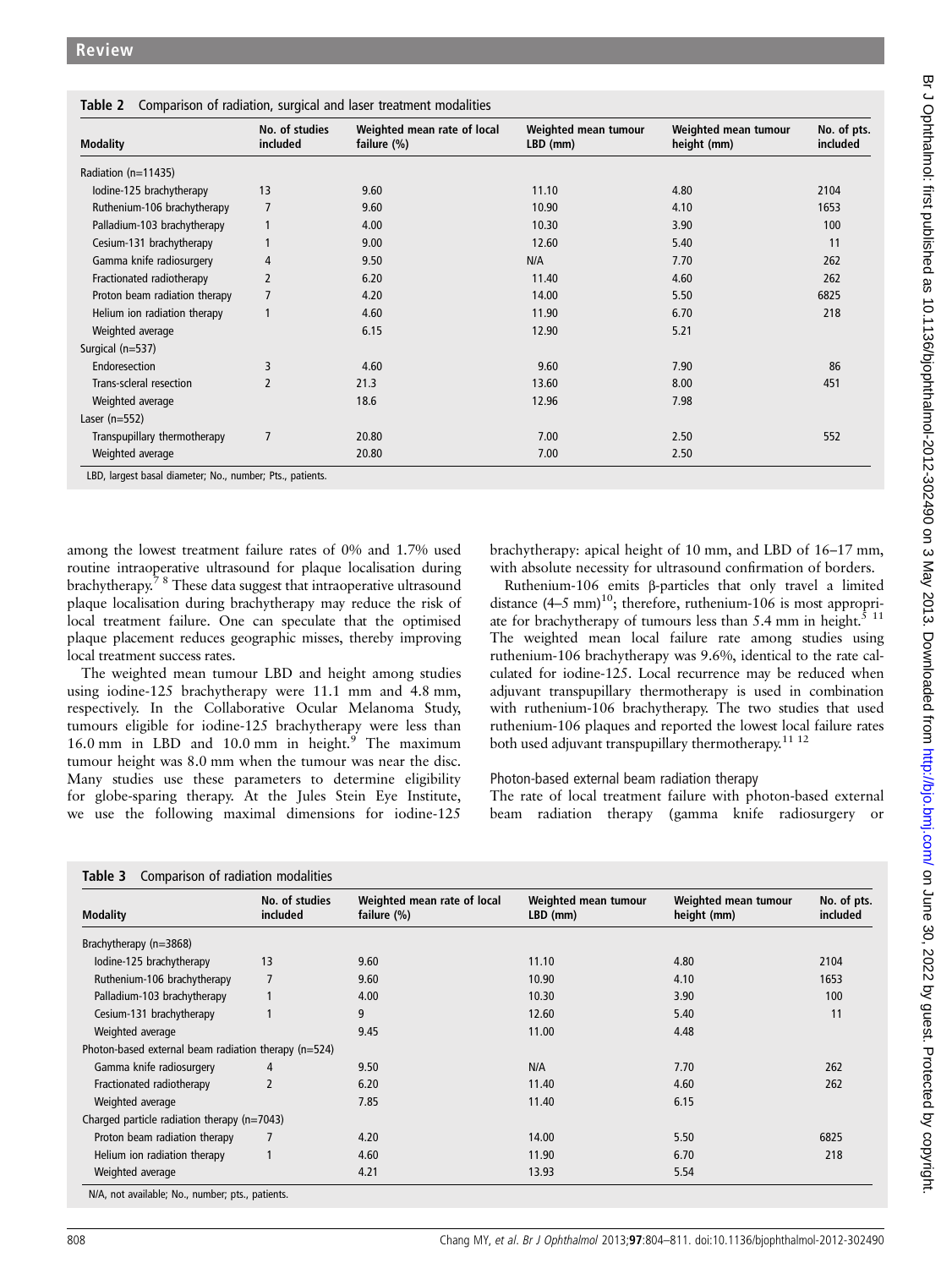fractionated radiotherapy) is similar to that of brachytherapy (7.9% vs 9.5%). However, the risk of radiation-related ocular side effects in the anterior segment is higher with external beam radiotherapy, since the radiation beam travels through the anterior segment in order to reach the tumour.<sup>5</sup> This may result in complications such as neovascular glaucoma, which ultimately

# Charged particle radiation therapy

may require enucleation.

Proton beam and helium ion charged particle radiation treatments are generated in a cyclotron, accelerated and delivered as a particle beam. Their low scatter and focusability to a maximum penetration ('Bragg peak') make them ideal for treating limited-sized lesions.<sup>13</sup> However, all the tissue through which the beam passes up to the Bragg peak, is exposed to the nearly full radiation dose. This review found that the average local treatment failure rate of charged particle radiation therapy (proton beam or helium ion) was 4.2%. This rate is approximately one-half that of all forms of brachytherapy (9.5% vs 4.2%). One disadvantage of charged particle therapy is that, similar to photon-based external beam radiation therapy, there is collateral radiation damage in the tissues through which the beam travels, usually the anterior segment structures. Radiation-related side effects and complications of the anterior ocular structures include chronic, severe dry eye, loss of lashes and other eyelid abnormalities. There may also be a higher rate of neovascular glaucoma.<sup>5</sup> These complications are known to occur at higher rates following charged particle treatment than brachytherapy, and visual outcomes may be less favourable in patients undergoing charged particle treatment.<sup>14 15</sup> Moreover, the use of charged particles is limited in availability, with the majority of centres reporting outcomes located in Europe. There is an increased interest in building new centres in North America, however, and charged particle therapy may become more widely available in the future.

# Surgical modalities

Overall, surgical modalities had a higher rate of local treatment failure compared with radiation modalities (18.6% vs 6.15%). The weighted average local treatment failure rate using endoresection was 4.6%. However, the weighted average local failure rate for trans-scleral resection was 21%. The higher rate of local treatment failure in patients treated with globe-conserving transscleral resection may be related to the difficulty in achieving clear surgical margins.<sup>16 17</sup> The use of adjuvant ruthenium-106 plaques has been advocated for improving local failure rates in patients treated with these surgical modalities, but this has not significantly improved the local control rate.<sup>17</sup> However, it should be noted that the tumours selected for endoresection or trans-scleral resection were larger than those treated by radiation, with a weighted mean tumour height of 8.0 mm compared with 5.21 mm. These tumours may have an inherently faster growth rate with an associated increased risk for local treatment failure.<sup>3</sup>

# Laser modality: transpupillary thermotherapy

Of the treatment modalities reviewed, transpupillary thermotherapy had the largest reported variation of local treatment failure from 0% to 55.6%, with a weighted average of 20.8%. Some of the variability may be due to differences in tumour characteristics, and the possibility of this treatment leaving some tumour cells untreated.<sup>18</sup> Shields  $et$  al showed that tumours overhanging the optic disk and those that required more than three transpupillary thermotherapy treatments had a greater risk

of local failure, and when such patients were excluded from the study, the local failure rate decreased from 22% to 10%.<sup>19</sup> Transpupillary thermotherapy is generally considered as a treatment option for small choroidal melanomas, and the tumours treated by this modality were the smallest in this series (weighted mean tumour LBD and height were 7.0 mm and 2.5 mm, respectively). Due to the high local failure rate associated with transpupillary thermotherapy, it may be of more benefit as an adjunctive rather than a primary therapy. As previously noted, ruthenium-106 brachytherapy may be associated with lower local recurrence rates when combined with transpupillary thermotherapy.

Furthermore, continued support for the use of transpupillary thermotherapy in 'small choroidal melanomas' may be based on a perceived better efficacy for these lesions. However, based on the knowledge and theories of transpupillary thermotherapy's efficacy in treating melanomas, any perceived superiority of this treatment for 'small melanomas' may result from the considerable likelihood that these small lesions were actually benign nevi. Observation continues to be an appropriate approach for managing most benign choroidal lesions.

### Morbidity associated with local treatment failure

The two main concerns regarding local treatment failure are (1) increased morbidity to the eye and vision and (2) potential risk of continued systemic tumour dissemination. There is no established management for cases of local treatment failure. The ultimate goal of controlling recurrent local growth may be accomplished most conservatively by enucleation. If sparing the globe is desired, repeat brachytherapy or transpupillary thermotherapy treatments may also be considered at the cost of possible increased ocular morbidity. Additional radiation increases the risk of vision-threatening ocular side effects, such as optic neuropathy, radiation vasculopathy and neovascular glaucoma, which may lead to eventual enucleation. The need for retreatment also comes with a psychological toll for the patient. In the Collaborative Ocular Melanoma Study Quality of Life study report, patients who required enucleation after brachytherapy had lower scores on all physical and mental health measures than patients treated with either brachytherapy or enucleation alone.<sup>20</sup>

Patients with local treatment failure also have a higher risk of developing metastatic disease.<sup>3 21</sup> However, it is not known whether metastasis is influenced by the surgical complication of local treatment failure or by the inherently aggressive nature of the primary cancer. Given our current molecular understanding of choroidal melanoma, metastatic risk may be more influenced by the molecular make-up of the tumour, rather than by proliferating cancer cells left in the eye after treatment. Certain cytogenetic abnormalities, most notably monosomy 3, have been consistently associated with metastatic spread and death in choroidal melanoma. Monosomy 3 is the most robust predictor of metastatic death that has been identified to date.<sup>22 23</sup> Although it has not been proven, adequate local tumour control may decrease metastatic risk by preventing tumour growth that would ultimately lead to unfavourable cytogenetic abnormalities more conducive to metastasis.<sup>24</sup>

# Reducing local treatment failure

Overall, it is clear that radiation-based treatments are superior at achieving local tumour control than non-radiation techniques. The purpose of this review is not necessarily to convince the reader of a specific treatment modality that is superior, but to make known that significant and perhaps unacceptable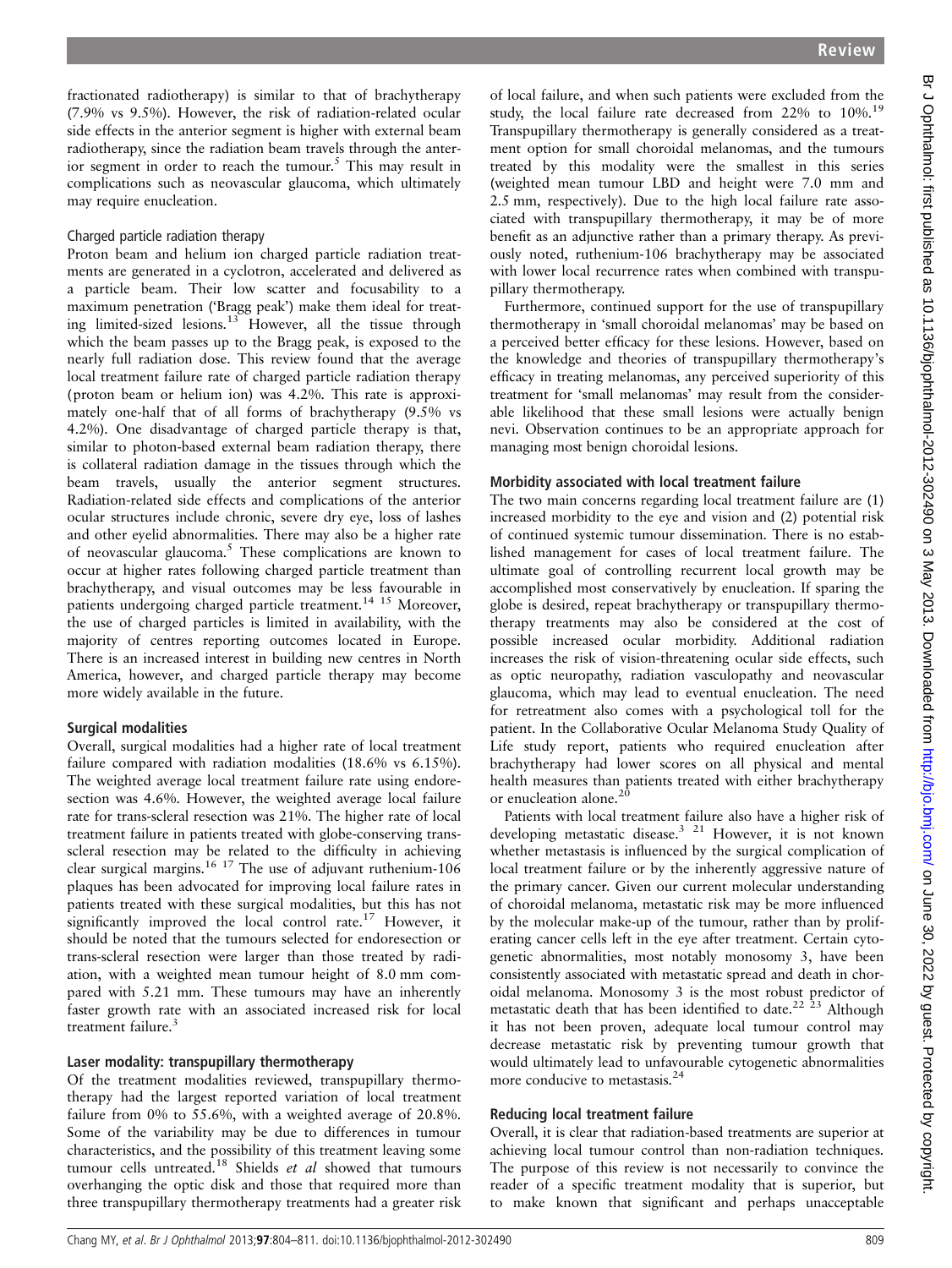variability exists between treatments. Although local treatment failure may be determined by multiple tumour-related factors, it is also very likely that local recurrence rates are affected by treatment and quality-related factors, such as the surgeon's ability and experience.

There are also treatment-related factors that have been described, or can be surmised. Gunduz et al found that the two factors predictive of local treatment failure or recurrence in macular choroidal melanomas treated by plaque radiotherapy were distance to optic disk and presence of retinal invasion. $2<sup>1</sup>$ The more posterior, or close to the optic disk, a tumour is located, the more challenging it can be to place the brachytherapy plaque accurately to cover the tumours. Under such circumstances, ultrasound-guided placement techniques used intraoperatively may improve the accuracy of plaque placement and reduce the rate of local treatment failure.<sup>8</sup> <sup>25</sup> In support of this notion is that the two reports of iodine-125 brachytherapy with intraoperative ultrasound placement confirmation were among the studies with the lowest published local treatment failure rates of 0% and 1.7%.<sup>78</sup>

# Strengths and limitations

Strengths of this study include the comprehensive nature of the review and the inclusion of all available and applied treatment modalities for globe-conserving management of choroidal melanoma. The major limitation of this review is likely publication bias favouring better outcomes, as poor outcomes are less likely to be reported.<sup>26</sup> Additionally, there is likely under-reporting of surgical complications, such as local treatment failure, due to the retrospective nature of the studies, and their inherent limitation of variable follow-up. Therefore, the true rate of local treatment failure is likely to be higher, perhaps much higher, than the numbers reported herein. Moreover, this review is only able to capture the local failure rates of centres that publish their outcomes data. Tracking of outcomes data for quality improvement purposes has not been widely adopted in Ophthalmology, and these results, even when available, are not necessarily published. Furthermore, the lack of cytopathologic diagnosis in nearly all studies, makes it possible that some small lesions treated were not choroidal melanomas, but instead misdiagnosed lesions, such as benign choroidal nevi, metastatic lesions, circumscribed choroidal haemangiomas, or even localized choroidal haemorrhages. This would, again, contribute to an underestimation of the true local failure rate in the treatment of choroidal melanoma. Finally, the generalisability of our review is limited by the lack of uniformity across studies in many factors that contribute to local treatment failure, including tumour location, surgical technique, dosimetry considerations for radiation modalities, threshold for defining local failure and follow-up time. The average local failure rate calculated from these studies may not apply to another group of patients that differs significantly in any of these factors.

# Summary

Local treatment failure in choroidal melanoma is a devastating complication for the patient. Overall, radiation-based therapies for primary choroidal melanoma had a lower rate of local failure at 6.15% compared with surgical and laser modalities, at 18.6% and 20.8%%, respectively. Among the various radiationbased treatment modalities, the lowest rates of local treatment failure were 0% and 1.7% reported by centres that used intraoperative ultrasound-guided iodine-125 brachytherapy plaque location confirmation. Charged particle radiation therapy (proton beam and helium ion) was also associated with a low

rate of local failure of 4.2%. Because the surgical complication of local treatment failure is associated with an increased risk of metastatic disease, poor patient vision, ocular morbidity and diminished psychological status, it is important to prioritise the achievement of local tumour control from the outset by combining the most optimal surgical technique with a treatment modality demonstrated to have a high local tumour control rate.

Contributors Both authors contributed substantially to the conception and design, acquisition of data, and analysis and interpretation of data. Both authors drafted and revised the manuscript critically for intellectual content and approved of the final published version.

Funding This work was supported by an unrestricted grant from Research to Prevent Blindness and the George E and Ruth Moss Trust.

### Competing interests None.

Patient consent Obtained.

Provenance and peer review Not commissioned; externally peer reviewed.

Open Access This is an Open Access article distributed in accordance with the Creative Commons Attribution Non Commercial (CC BY-NC 3.0) license, which permits others to distribute, remix, adapt, build upon this work non-commercially, and license their derivative works on different terms, provided the original work is properly cited and the use is non-commercial. See: http://creativecommons.org/ licenses/by-nc/3.0/

# **REFERENCES**

- 1 COMS. The COMS randomized trial of iodine 125 brachytherapy for choroidal melanoma: V. Twelve-year mortality rates and prognostic factors: COMS report No. 28. Arch Ophthalmol 2006;124:1684–93.
- 2 Char DH, Kroll S, Phillips TL. Uveal melanoma. Growth rate and prognosis. Arch Ophthalmol 1997;115:1014–18.
- 3 Vrabec TR, Augsburger JJ, Gamel JW, et al. Impact of local tumor relapse on patient survival after cobalt 60 plaque radiotherapy. Ophthalmology 1991;98:984–8.
- 4 Jampol LM, Moy CS, Murray TG, et al. The COMS randomized trial of iodine 125 brachytherapy for choroidal melanoma: IV. Local treatment failure and enucleation in the first 5 years after brachytherapy. COMS report no. 19. Ophthalmology 2002;109:2197–206.
- 5 Finger PT. Radiation therapy for choroidal melanoma. Surv Ophthalmol 1997;42:215–32.
- Earle J, Kline RW, Robertson DM. Selection of iodine 125 for the Collaborative Ocular Melanoma Study. Arch Ophthalmol 1987;105:763–4.
- 7 McCannel TA, Chang MY, Burgess BL. Multi-Year Follow-up of Fine Needle Aspiration Biopsy in Choroidal Melanoma. Ophthalmology 2012;119:606–10.
- 8 Tabandeh H, Chaudhry NA, Murray TG, et al. Intraoperative echographic localization of iodine-125 episcleral plaque for brachytherapy of choroidal melanoma. Am J Ophthalmol 2000;129:199–204.
- 9 COMS. Design and methods of a clinical trial for a rare condition: the Collaborative Ocular Melanoma Study. COMS Report No. 3. Control Clin Trials 1993;14:362–91.
- 10 Wilkinson DA, Kolar M, Fleming PA, et al. Dosimetric comparison of 106Ru and 125I plaques for treatment of shallow (<or=5 mm) choroidal melanoma lesions. Br J Radiol 2008;81:784–9.
- Damato B, Patel I, Campbell IR, et al. Local tumor control after 106Ru brachytherapy of choroidal melanoma. Int J Radiat Oncol Biol Phys 2005;63:385–91.
- 12 Verschueren KM, Creutzberg CL, Schalij-Delfos NE, et al. Long-term outcomes of eye-conserving treatment with Ruthenium(106) brachytherapy for choroidal melanoma. Radiother Oncol 2010;95:332–8.
- 13 Gragoudas ES. Proton beam irradiation of uveal melanomas: the first 30 years. The Weisenfeld Lecture. Invest Ophthalmol Vis Sci 2006;47:4666–73.
- 14 Wilson MW, Hungerford JL. Comparison of episcleral plaque and proton beam radiation therapy for the treatment of choroidal melanoma. Ophthalmology 1999;106:1579–87.
- 15 Char DH, Quivey JM, Castro JR, et al. Helium ions versus iodine 125 brachytherapy in the management of uveal melanoma. A prospective, randomized, dynamically balanced trial. Ophthalmology 1993;100:1547–54.
- 16 Puusaari I, Damato B, Kivela T. Transscleral local resection versus iodine brachytherapy for uveal melanomas that are large because of tumour height. Graefes Arch Clin Exp Ophthalmol 2007;245:522–33.
- 17 Kivela T, Puusaari I, Damato B. Transscleral resection versus iodine brachytherapy for choroidal malignant melanomas 6 millimeters or more in thickness: a matched case-control study. Ophthalmology 2003;110:2235–44.
- Zaldivar RA, Aaberg TM, Sternberg P Jr, et al. Clinicopathologic findings in choroidal melanomas after failed transpupillary thermotherapy. Am J Ophthalmol 2003;135:657–63.